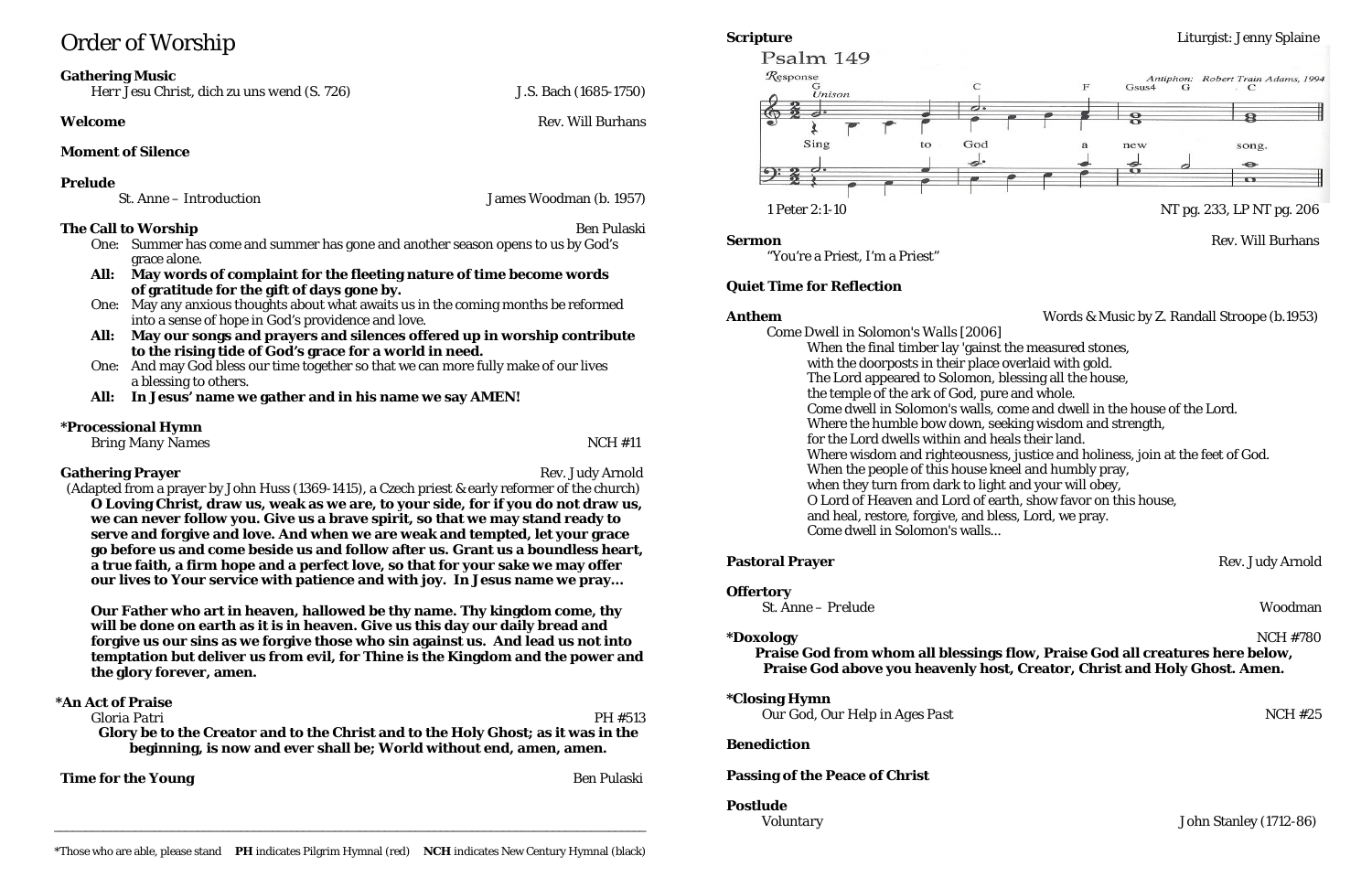# Today's Worship Service

### **Sanctuary Flowers**

Today's Chancel Flowers are given to the Glory of God and in loving memory of Robert Gamble Millican and his sister Margaret A. Millican, by their family. Today's Narthex flowers are given in loving memory of Grace Haley, Barbara and Edward Lamson by the Lamson Family.

# Meet Our Church

**First Congregational Church in Winchester, UCC,** *An Open and Affirming Congregation* 21 Church Street, Winchester, MA 01890 781 -729 -9180 **www.fcc -winchester.org**

We are a Christ -centered, nurturing community: growing in faith, serving in love, welcoming all with joy.

The Congregation, Ministers To The World Rev. William Burhans, Lead Pastor Rev. Ms. Judith B. Arnold, Associate Pastor Ms. Kathleen Zagata, RN, MS, CS, Minister of Congregational Health & Wellness Ms. Jane Ring Frank, Minister of Music & Worship Arts Mr. Ben Pulaski, Minister of Faith Formation: Children & Youth Ms. Sarah Marino, Office Manager Mr. Tyler Campbell, Sexton Mr. Jeffrey Mead, Organist Rev. Dr. Kenneth Orth, Pastoral Counselor (Affiliate)

# **September 1 0 , 2017**

Fourteenth Sunday after Pentecost 10:00 Worship Service

# Welcome!

We are happy you have joined us today for worship. We hope that in the coming hour of quiet, song, prayer, sacred scripture, and communal gathering, you will awaken more fully to God's presence in your life and the world around us.

### **Restrooms**

Restrooms are located down the stairs as you first enter the front doors of the church.

### **Accessibility**

Listening devices are available in the back of the sanctuary for the hearing impaired. An after -worship coffee hour is held in Chidley Hall on the bottom floor of the church building. An elevator is located out the doors to the right of the front chancel area and down the hall. Please ask a greeter if you need assistance.

### **Childcare**

Children are always welcome in the sanctuary! We appreciate the sounds of little ones among us. If you'd prefer, there is a professionally staffed nursery on the floor beneath the sanctuary. Ask a greeter if you need help finding it.

### **Family Room**

There is also a comfortable room with sofas, chairs, carpet and an audio link to the service for when you need more room to attend to your family. It is located just outside the doors to the right of the front chancel area.

#### **Children (Stepping Stones) and Youth Church School**

Classes for children and youth in pre -k through 12th grade are taught during worship. Families begin the worship service together in the sanctuary. Children are then invited to join us at the front (if they are comfortable) for the Time for the Young. Afterwards, the children and youth are led to their classrooms by their teachers.

### **Get connected!**

Please tell us about yourself and/or request a prayer by filling out a Welcome/Prayer Request Card found in each pew and place it in the offering plate when it passes. We look forward to getting to know you at Coffee Hour, held downstairs immediately following the service. You can also learn more about our community through our website and Facebook page: **www.fcc -winchester.org facebook.com/fccwucc Text FCCW to 22828 to join our email list**